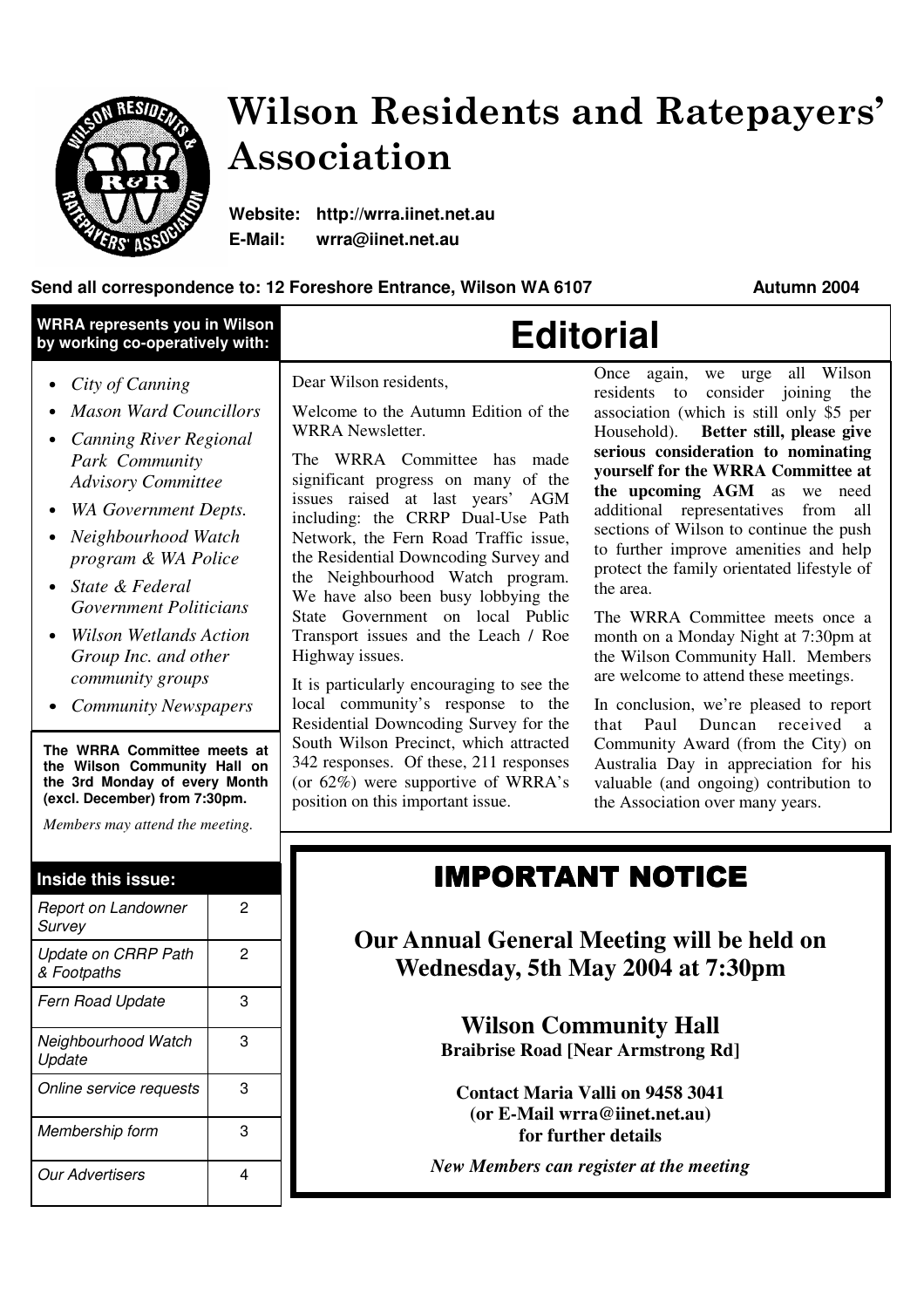PAGE<sub>2</sub>

# <u>REPORT ON LANDOWNER SURVE</u>

*The City's report on findings and* The report concludes: *responses to the Landowner Survey within the Wilson (South) Precinct is now publicly available.*

The survey was undertaken to gauge attitudes of landowners towards the possible reduction in the residential coding within the study area from R17.5/R25 to R17.5/R20.

We are pleased to report that a clear majority of respondents agree with WRRA's push to reduce the potential number of high-density dwellings within the study area, as we feel they are detracting from the desirable family orientated & suburban lifestyle, which has long attracted permanent residents to Wilson.

Overall, the majority of respondents (62%) support the

down coding.

- The proportion of landowners supporting a down coding who have already benefited from subdivision or group housing development is not significant.
- An assessment of landowners directly affected in constrast to those not directly affected by reduced residential development potential shows, in each instance, there is an overall majority for down coding; 58% and 70% respectively.

#### **By Max Zeller**

There is no clear trend in regards to the geographic distribution of submissions. Landowners supporting and not supporting are well spread throughout the study area.

The survey findings represent a key consideration to be factored into the determination of R-code designations within Wilson (South).

Full reports can be viewed at the Council Offices or at the local libraries.

You can also contact the City's Planning Services Unit on 9231 0606 between 8:15am and 5:00pm for further details.

# CRRP DUAL-USE PATH & FOOTPATHS By Max Zeller

*WRRA has been working cooperatively with the City of Canning, the Department of Conservation and Land Management (CALM) and local residents to plan an integrated network of recreational paths and* 2. The City of Canning and CALM *footpaths to improve access to the Canning River Regional Park (CRRP) between Riverton Bridge and Casterdale.*

We are pleased to report that:

1. The CRRP Community Advisory

Committee and the Mason Ward councillors have offered "in principle" support for WRRA's proposal; and

are actively reviewing WRRA's proposal, together with the comments received from the CRRP Community Advisory Committee members.

It is anticipated that the recreational path network will be developed in stages, initially starting at Riverton Bridge and concluding at Bywater Way, Wilson for the time being (until the Casterdale Site is redeveloped).

These developments will significantly improve access to the Canning River Regional Park for all park users on the Wilson side of the river.

WRRA's proposal will be displayed at the upcoming AGM. It is also available from the WRRA Website.

## <u>FERN ROAD UPDATE</u>

*The association has been busy monitoring developments on Fern Road traffic and speed and has been working cooperatively with Council in a number of initiatives to address the issues.*

The Association is proactively involved in alerting Council to residents concerns in terms of ensuring future works reduce the

incidence of speeding motorists and encourage better driver behaviour and have had a number of achievements recently most notably the introduction of a 'Speed Alert' device to remind drivers of their speed.

As the time draws near to Council performing works on Fern Road the Association will continue to

#### <u>" By Jason Durbin (1998) By Samman Burbin (1998) By Jason Durbin (1998)</u>

proactively monitor the issues involved including the effectiveness of the proposed works to address excessive vehicle speed and driver behaviour while on Fern Road.

The overriding aim of the Association is to work closely with Council in providing local residents with a safe and pleasant thoroughfare for the benefit of all.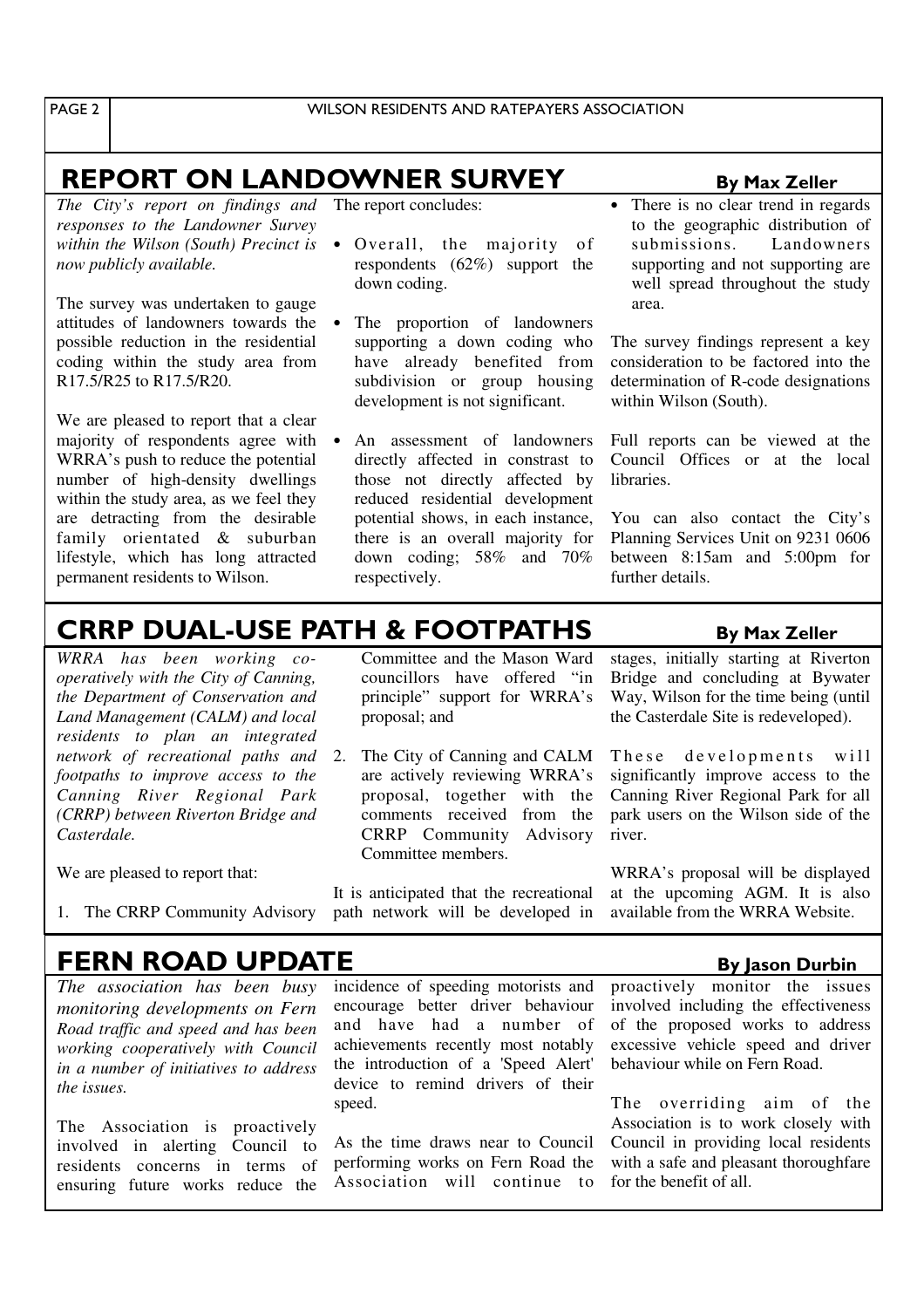### ONLINE SERVICE REQUESTS By Max Zeller

*The WRRA Website now includes a facility that enables Wilson residents (with Internet Access) to submit Service Requests to the City of Canning at any time of the day.*

The Online Service Request form was developed by WRRA in consultation with the City of Canning and is provided free-of-charge as community service to all residents living in the City.

Upon completing the online form, the system will automatically send your request to the City of Canning (via E-Mail) for consideration. You also have the option of sending a copy of the request to the WRRA Committee.

All Service Requests lodged online are handled the same way as a written (or verbal) request and judged at the City on their own merit.

## <u>MORE WILSON BUS CHAN</u>

Recent changes to Wilson Bus Services include:

The 175 service along Fern Road West is being replaced by a new route 75 via Curtin University, along Bungaree Road to and from Canning Vale and Perth. There are also minor changes to the 176 timetable; whereas the route 173 bus will cease

using Fern road (and use Leach Highway instead).

For residents using buses from outside Bentley library, the 10 service is replaced by a new 177 route which omits Boundary Road and Albany Highway, going along Basinghall road and Berwick street instead.

**By Paul Duncan** For anyone using the 219 bus from Armadale, it is now routed completely along Albany Highway, omitting Shepperton Road.

Phone Transperth 136313 for further information and related timetables.

### **NEIGHBOURHOOD WATCH UPDATE** By Maria Valli

*Neighbourhood Watch is a communit y based self help programme aimed at reducing the incidence of preventable crime and preserving your way of life.*

*Put more simply it's about promoting the 'old ways' of neighbours looking after neighbours.*

As suburb manager I would like to thank the many residents who have

volunteered to be street representatives for their street. I am slowly contacting these people and arranging to drop off a bag of goodies and registration forms for their neighbours. If you receive a registration form in your letter box (it means you have a street rep) please fill it in and send it to Community Policing. If you are interested in participating or would like to know more about NHW please feel free to

contact me on 9458 3041.

I have an engraver, stickers, magnets etc for all neighbourhood watch participants. The more street reps Wilson has the better our suburb becomes in combating crime and other anti-social behaviour.

**Neighbourhood Watch cannot exist or be successful without active participation from the community.**

### **YOUR SUBSCRIPTION WILL HELP OUR WILSON COMMUNITY**

*Remember, the more members we have, the more power the Association has to lobby the City of Canning and State Government Departments to improve services within Wilson.*

### **WRRA Membership Subscription Form**

To join the Association, simply complete the following details, enclose your Annual Membership Fee of \$ 5 per Household and return it to us (as per the instructions below). Receipts will be issued.

# \$ % & & & & & & & & & & & & & & & & & & & & & & & & & & & & & & & & & & & & & & & & & & & & & & !! ' ' " \$ % % & & & & & & & & & & & & & & & & & & & & & & & & & & & & & & & & & & & & & & & & & & & & & & & & & & & & & & & & & & & & & & & & & & & & & & & & & & & & & & & & & & & & & & & & & & & & & & & & & ( ) # \$ & & & & & & & & & & & & & & & & !!\$ \* +, & & & & & & & & & & & & & & & & & & & & & & & & & & & !

Post form to WRRA Treasurer, 7 Perina Place Wilson 6107 OR drop it in WRRA Box at the Eureka One Stop Deli (on Eureka Road). Please do not enclose cash payments. Mark Cheques payable to the "Wilson Residents and Ratepayers' Association".